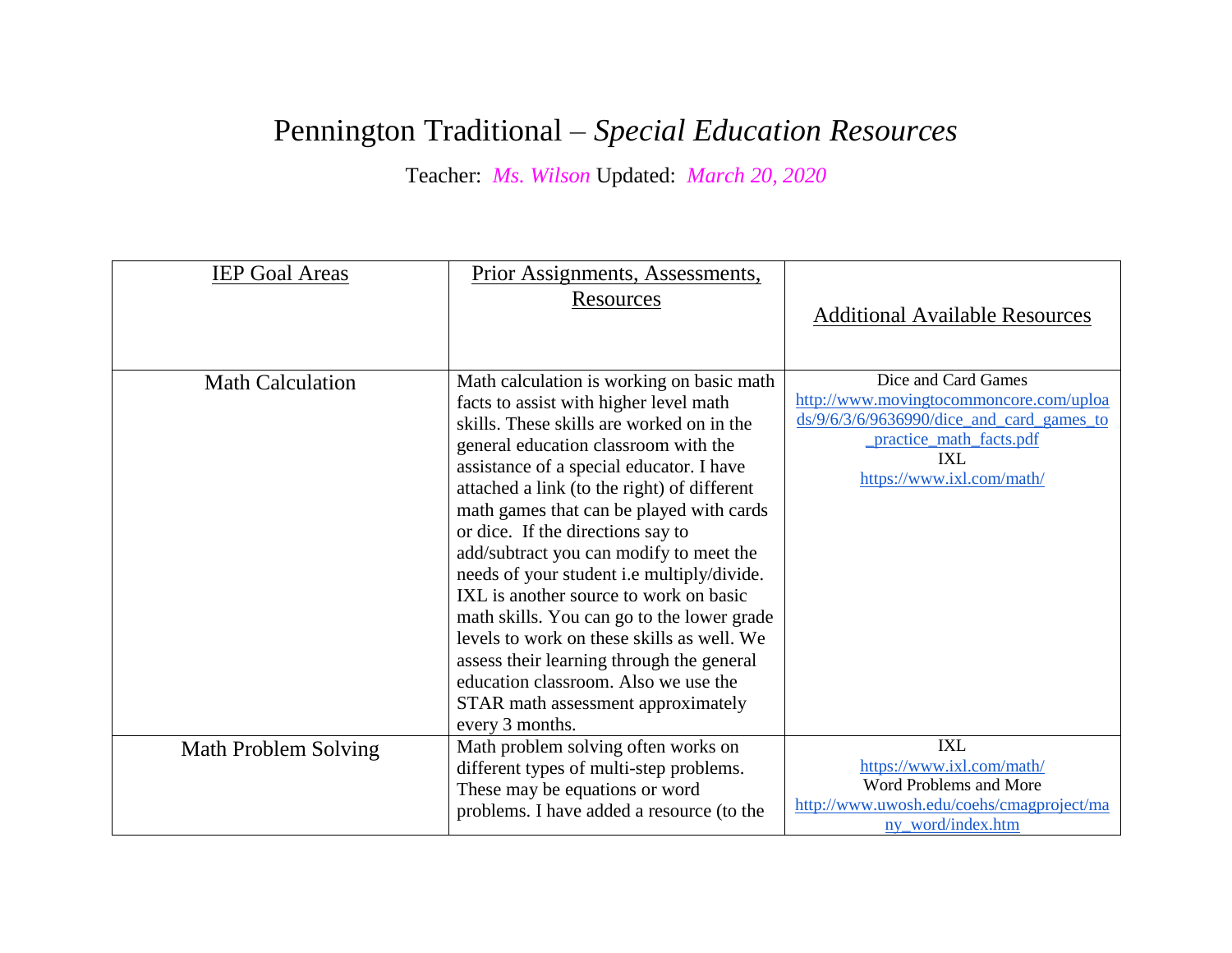|                              | right) that gives a variety of word             |                                              |
|------------------------------|-------------------------------------------------|----------------------------------------------|
|                              | problems and more. Please keep in mind          |                                              |
|                              | that even if it is a skill that your student is |                                              |
|                              | not currently working on, it is important       |                                              |
|                              | for them to keep their previous learned         |                                              |
|                              | skills fresh in their mind.                     |                                              |
| <b>Reading Fluency</b>       | Reading fluency is defined as the ability to    | <b>Fluency Probes</b>                        |
|                              | read with speed, accuracy, and proper           | http://www.henryanker.com/FluencyMasters.    |
|                              | expression. In the small group setting we       | html                                         |
|                              | work on this through daily oral readings. We    |                                              |
|                              | assess the reading fluency with weekly          |                                              |
|                              | fluency probes. To work on fluency with         |                                              |
|                              | your student, please have them read OUT         |                                              |
|                              | LOUD to you so that you can monitor their       |                                              |
|                              | speed, accuracy, and expression. I have listed  |                                              |
|                              | an additional resource that has probes if you   |                                              |
|                              | would like to monitor their progress, but it in |                                              |
|                              | not mandated that you do so.                    |                                              |
| <b>Reading Comprehension</b> | In the small group setting we use the SRA       | Scholastic                                   |
|                              | program along with supplemental material        | https://classroommagazines.scholastic.com/su |
|                              | to work on reading comprehension.               | pport/learnathome.html                       |
|                              | Before the shut down your students were         |                                              |
|                              | given their SRA materials (green                |                                              |
|                              | books/photocopies) to work on. I had            |                                              |
|                              | originally requested completing 1 Lesson        |                                              |
|                              | a day, but in light of the time out of school   |                                              |
|                              | 2-3 Lessons per week would be                   |                                              |
|                              | acceptable. I have also listed Scholastic as    |                                              |
|                              | an additional resource. There are great         |                                              |
|                              | articles to read which often have quizzes       |                                              |
|                              | or writing assignments to use as well. We       |                                              |
|                              | have assessed your students current             |                                              |
|                              | reading level using classroom assessments       |                                              |
|                              | as well as the STAR reading test which is       |                                              |